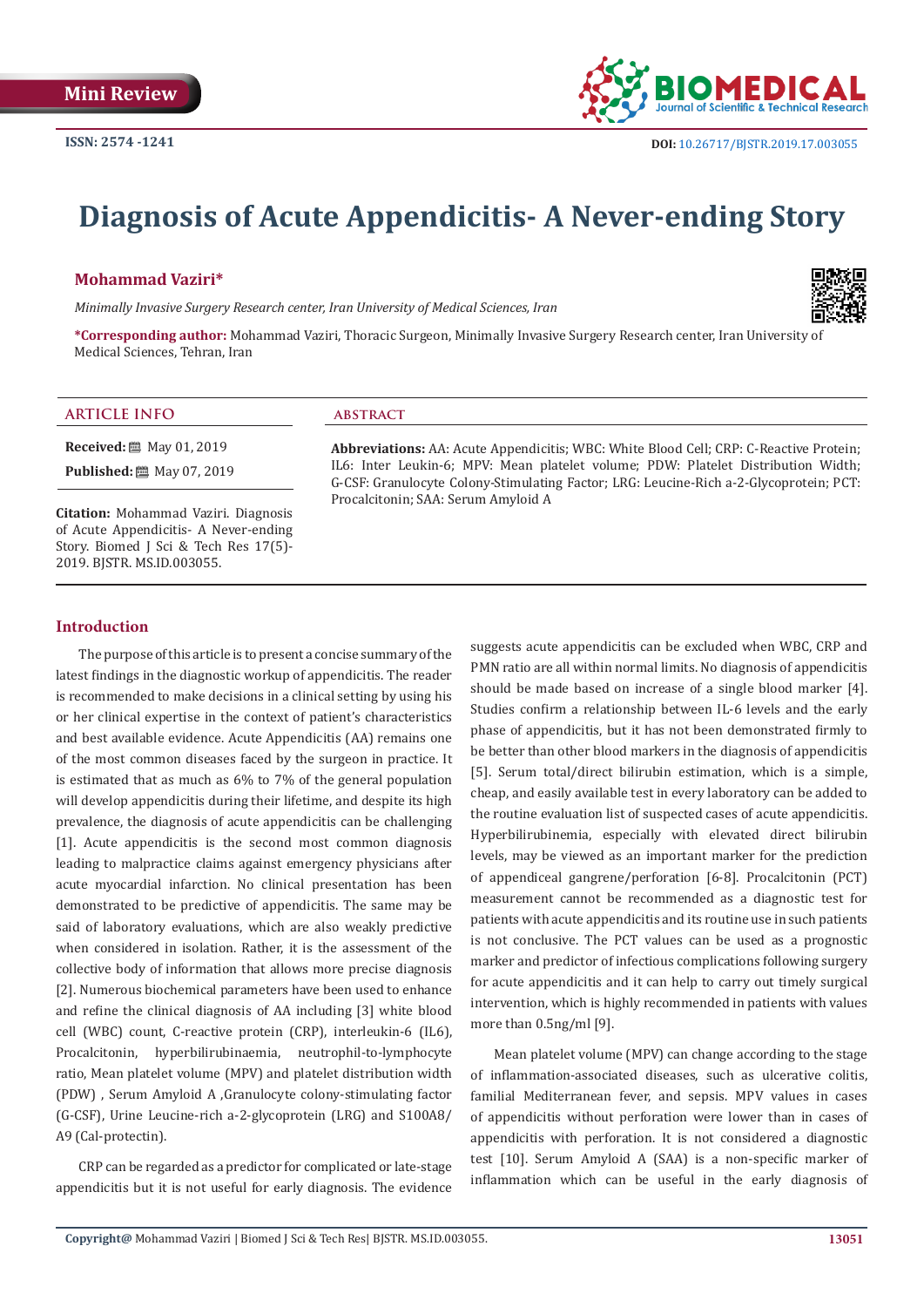appendicitis, but further studies are needed to prove this argument [11]. Granulocyte colony-stimulating factor (G-CSF) acts on the bone marrow to stimulate production and release of granulocytes into the peripheral blood. It is associated with the severity of inflammation. It has the potential to aid other diagnostic measures while also signifying the severity of acute appendicitis [3]. Urine Leucine-rich a-2-glycoprotein (LRG) has been demonstrated to be helpful as a diagnostic marker for acute appendicitis in children. LRG has been found to be elevated in patients with acute appendicitis in the absence of macroscopic changes [12]. S100A8/ A9 (Cal-protectin), a calcium-binding protein, is correlated with acute inflammation specific of the gastrointestinal tract.

Calprotectin (Cal) is an antimicrobial protein and constitutes about 60% of cytosolic proteins in neutrophil granulocytes. It is secreted into the intestinal lumen during the early phases of intestinal mucosal damage. The transfer of inflammatory cells via the lumen of the vermiform appendix into the colonic lumen makes it possible to measure Cal in stool of patients with suspected appendicitis [13]. Fecal calprotectin could be helpful in screening patients with right lower quadrant pain suspected of acute appendicitis or infectious enteritis. Currently, fecal calprotectin has been identified as a valuable diagnostic marker for a series of bowel pathologies, e.g. chronic inflammatory bowel diseases [14]. An intuitive approach to diagnosis of appendicitis is to recruit a biomarker panel, the APPY1™ test, which consist of the combined values of total white blood cell count (WBC), plasma C-reactive protein (CRP) level and plasma myeloid related protein 8/14 (MRP 8/14 or calprotectin) level in a proprietary mathematical algorithm expressed as 0.1177(WBC k/ μl) + 0.0202(CRP μg/ml) + 1.6(MRP 8/14 μg/ml) + 2.4372 = A, with A being a single numerical value [15].

The results suggest that adult patients with abdominal pain for whom acute appendicitis is the primary diagnosis might have imaging postponed in favor of clinical observation in the setting of low risk results on the APPY1 test or with negative results for both WBC and CRP. A variety of radiographic studies may be used to diagnose appendicitis. These consist of plain radiographs, computed tomography (CT) scanning, ultrasound (US), and magnetic resonance imaging (MRI). CT scanning is the most common imaging study to diagnose appendicitis and is highly effective and accurate. The recommended imaging protocol from the Infectious Diseases Society of America (IDSA) and the Surgical Infection Society includes the intravenous administration of contrast material only. Oral and rectal administration of contrast material is not recommended [16,17].

CT is not recommend in cases in which appendicitis is strongly suspected on clinical grounds due to disadvantages including radiation exposure, risk of contrast induced nephropathy, and cost. Additionally, the time required for performance of CT, particularly when oral contrast is needed, may add substantially to ED length of stay, a contributing factor to ED crowding. Abdominal US is the

preferred imaging modality to evaluate children with suspected appendicitis because it has good diagnostic performance, lacks ionizing radiation and does not require intravenous contrast agents [18]. Various scoring systems including the Alvarado, Samuel, Tzanakis, Ohmann, Eskelinen, Fanyo, Lindberg and Logistic score of Kharbanda have been developed to aid in the diagnosis of AA in order to decrease negative appendectomy rates. The Alvarado score, derived from retrospectively collected data from 305 adult patients in the mid-1980s, is the best-known clinical prediction rule for estimating the risk of appendicitis. The Alvarado scoring system most accurately predicts appendicitis in men and can be used as a reasonable starting point in the assessment of suspected appendicitis cases [19].

A new score, namely MESH (Migration, Elevated WBC, shift to left, and Heel drop test) score has been introduced recently to further facilitate the diagnosis of appendicitis. Heel drop test is conducted as follows: patients are asked to look at the face of the physician running the test and come down with all his/her weight on his/her heels after standing on his/her toes on a smooth surface. During this exercise, findings indicative of perceived pain is evaluated as a positive result in the heel drop test [20]. While the heel drop test was originally introduced to evoke peritoneal irritation by moving intraperitoneal contents up and down and to detect the presence or absence of peritonitis, especially in acute appendicitis, it is also considered the most sensitive test for meningitis [21]. Another score, The Raja Isteri Pengiran Anak Saleha appendicitis (RIPASA) score was developed in 2010 in Brunei (Table 1) and tested and replicated in Asian and Middle Eastern populations in Pakistan, China, India, Egypt and Saudi Arabia. It is comprised of 15 demographics, clinical and laboratorybased parameters and has a sensitivity of 97% and specificity of 81% for AA in Eastern populations at a cut-off score of 7.5. The RIPASA score is a simple, non-invasive and rapid scoring system [22]. Diagnosis of appendicitis remains a never-ending story and a valid, reliable, sensitive, specific, minimally invasive, and low-cost test is eagerly awaited.

| <b>Value</b> |
|--------------|
|              |
| 1.0          |
| 0.5          |
|              |
| 1.0          |
| 0.5          |
| 0.5          |
| 0.5          |
| 1.0          |
| 1.0          |
|              |
|              |

**Table 1**: RIPASA Scoring System.